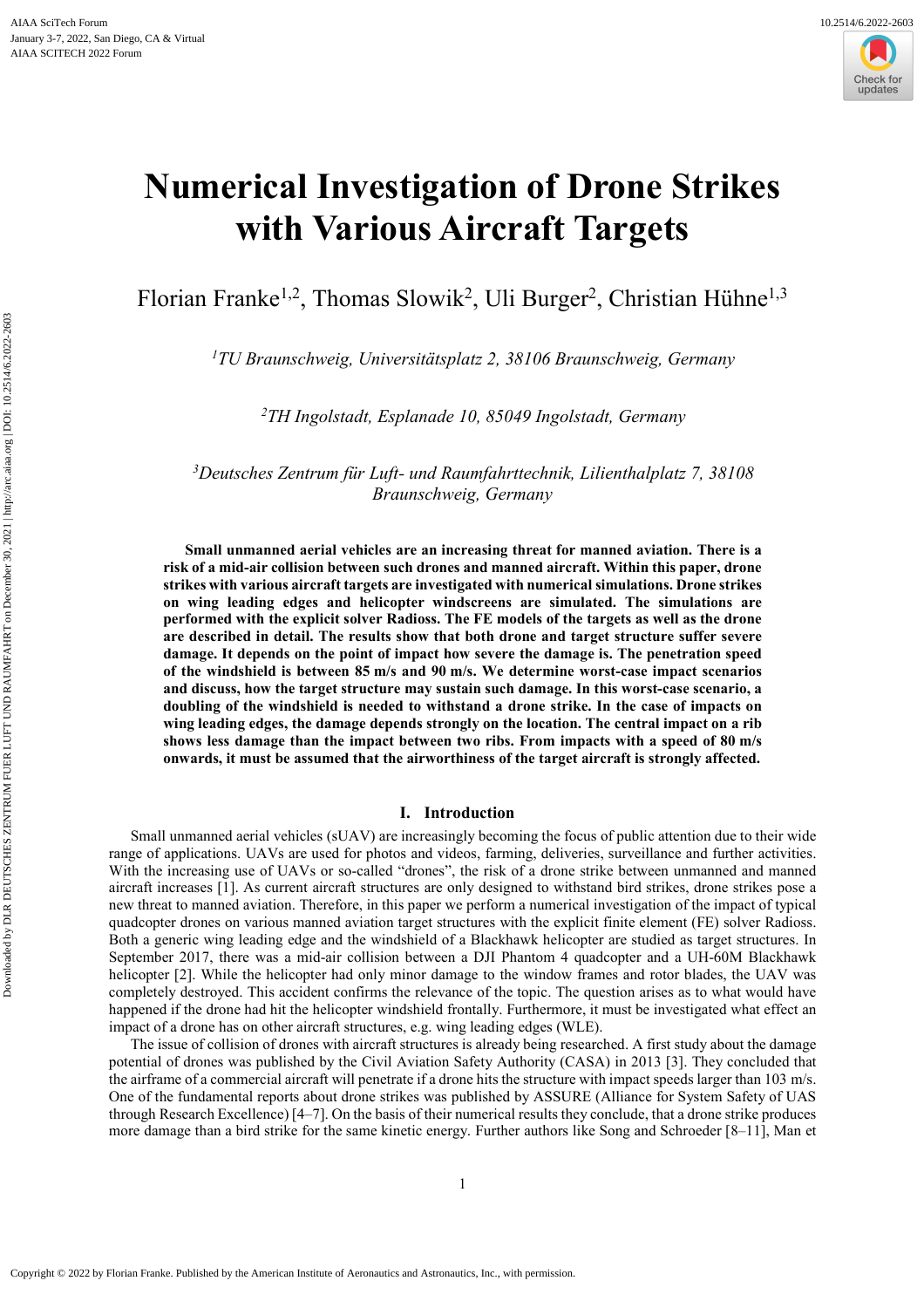al. [12], Schwab [13], Lyons et al. [14], Yu et al [15], Hou et al. [16] as well as Liu et al. [17] investigated the impact of drones with engines. Together, these studies show that the ingestion of a drone will lead to severe damage within the ingestion, especially in the area of the fan. Very little is currently known about drone strikes with helicopters. Che Man et al. [18] as well as Jonkheijm [19] performed numerical investigations with helicopter windshields. Che Man used a very simple windshield model. On the other hand, the material data used by Jonkheijm are questionable since they are very large and his results show a very brittle behavior. Ritt et al. [20] published an investigation of a drone strike on a helicopter canopy demonstrator. Material data of the models are not published in this study. Drone strikes with fixed wing aircraft structures have been more in focus so far. Among others, Dadouche et al. [21], Meng et al. [22] as well as Lu et al. [23] conducted impact tests and validated their finite element models against these data. Further authors like Wang et al. [24], Drumond et al. [25, 26] and Warsiyanto et al. [27] have only performed numerical analyses of drone strikes with aircraft structures.

Two research gaps emerge from the literature review. First, the drone strike on a helicopter windshield with a precise modeling approach needs to be investigated. Second, the question arises whether damage to various aircraft structures can be reduced by varying drone parameters, e.g. impact velocity or flight orientation. These issues are explored in this paper. For this purpose, the FE models are presented in the following chapter. Chapter 3 will show and discuss the results.

# **II. FE Models of Target and Projectile**

This study uses the finite element method (FEM) to analyze drone strikes with a WLE and a windshield. FE models are created of both the targets and the projectiles. This chapter describes the used FE and material models. Hypermesh 2017 is used as the pre-processor to create the models. The explicit solver Radioss 2017 is used for calculations and post-processing is done with Hyperview 2017.

#### **A. Wing Leading Edge (WLE)**

Figure 1 shows the FE model of a generic wing leading edge (WLE), its boundary conditions and its dimensions. The leading edge of the wing is modelled up to the first spar without the wing box. The model consists of three parts: skin, ribs and spar. It has a length of 1500 mm. The ribs are parabolic with a width and height of 400 mm each. There are five ribs along the model with a distance of 375 mm. The material of the skin is aluminum Al2024-T3 with a thickness of h = 1.6 mm. We use the Johnson-Cook material model for Al2024-T3. Ribs and the spar are composed out of aluminum Al7075-T7451 with an elasto-plastic material model. The ribs have a thickness of  $h = 2.0$  mm, the spar has a thickness of h = 3.5 mm. All elements are fully integrated shell elements to avoid hourglassing. The skin is connected to the ribs via rivets (connector elements). A fixed clamping of the rear edge is modelled. A "Type 7" general contact is used to model the contact between the components. The whole WLE consists out of 426945 shell elements and 428830 nodes. Two impact locations are investigated, the central impact on a rib and the impact between two ribs. Furthermore, two flight orientations are studied, shown in Figure 2. Four impact speeds are studied: 20 m/s, 80 m/s, 100 m/s and 150 m/s.



**Figure 1: a) FE model of wing leading edge; b) Boundary conditions; c) Dimensions**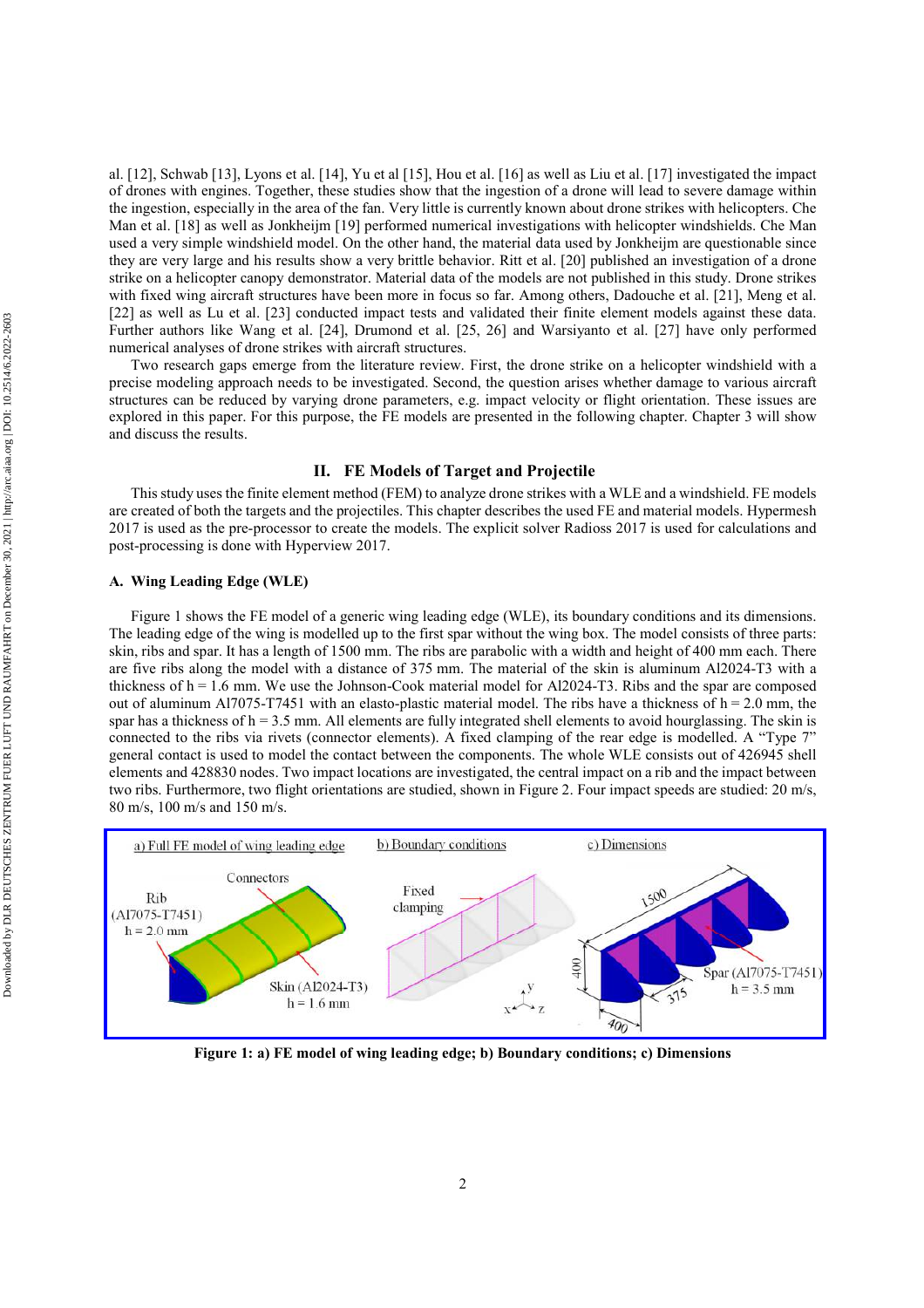

**Figure 2: Impact locations and configurations** 

The Johnson-Cook model with damage initiation (M2 in Radioss) is used for Al2024-T3 with data from [28] whereas Al7075-T6 is described with an elastic-plastic piecewise linear material model (M36 in Radioss) with data from [29]. The material data are shown in Table 1 and Table 2.

|           | Density<br>$\rho$ [kg/m <sup>3</sup> ] | Young's modulus Poisson's ratio<br>$E$ [MPa]                  |                | $\nu$ [-]      | a<br>[MPa] | b<br>[MPa] | $\boldsymbol{n}$<br>$\vert$ -l | с<br>$\lceil \cdot \rceil$ | m<br>$\vert$ – $\vert$ | $\varepsilon_0$<br>$ - $ |
|-----------|----------------------------------------|---------------------------------------------------------------|----------------|----------------|------------|------------|--------------------------------|----------------------------|------------------------|--------------------------|
| Al2024-T3 | 2770                                   | 73000                                                         |                | 0.33           | 369        | 684        | 0.73                           | 0.0083                     |                        |                          |
|           |                                        | D1                                                            | D <sub>2</sub> | D <sub>3</sub> |            | D4         | D5                             |                            |                        |                          |
|           | Al2024-T3                              | 0.112                                                         | 0.123          | $-1.5$         |            | 0.007      | $\theta$                       |                            |                        |                          |
|           |                                        | Table 2: Elastic-plastic piecewise linear material model [29] |                |                |            |            |                                |                            |                        |                          |

| Table 1: Material data for Al2024-T3 (Johnson-Cook) [28] |
|----------------------------------------------------------|
|----------------------------------------------------------|

|                | Density Young's modulus Poisson's ratio $R_{p02}$ [MPa] $R_m$ [MPa] $\varepsilon_{\text{max}}$ [-] |      |     |     |      |
|----------------|----------------------------------------------------------------------------------------------------|------|-----|-----|------|
| A17075-T6 2796 | 71016                                                                                              | 0.33 | 476 | 538 | 0.09 |

# **B. Windshield**

The second model is a helicopter windshield model. This model is based on the Sikorsky UH-60 Black Hawk Helicopter geometry. The main difference of various modeling setups is the applied abstraction scale in discretization. The possibilities of a layered-shell approach and two models with stacked layers are analyzed. The replacement model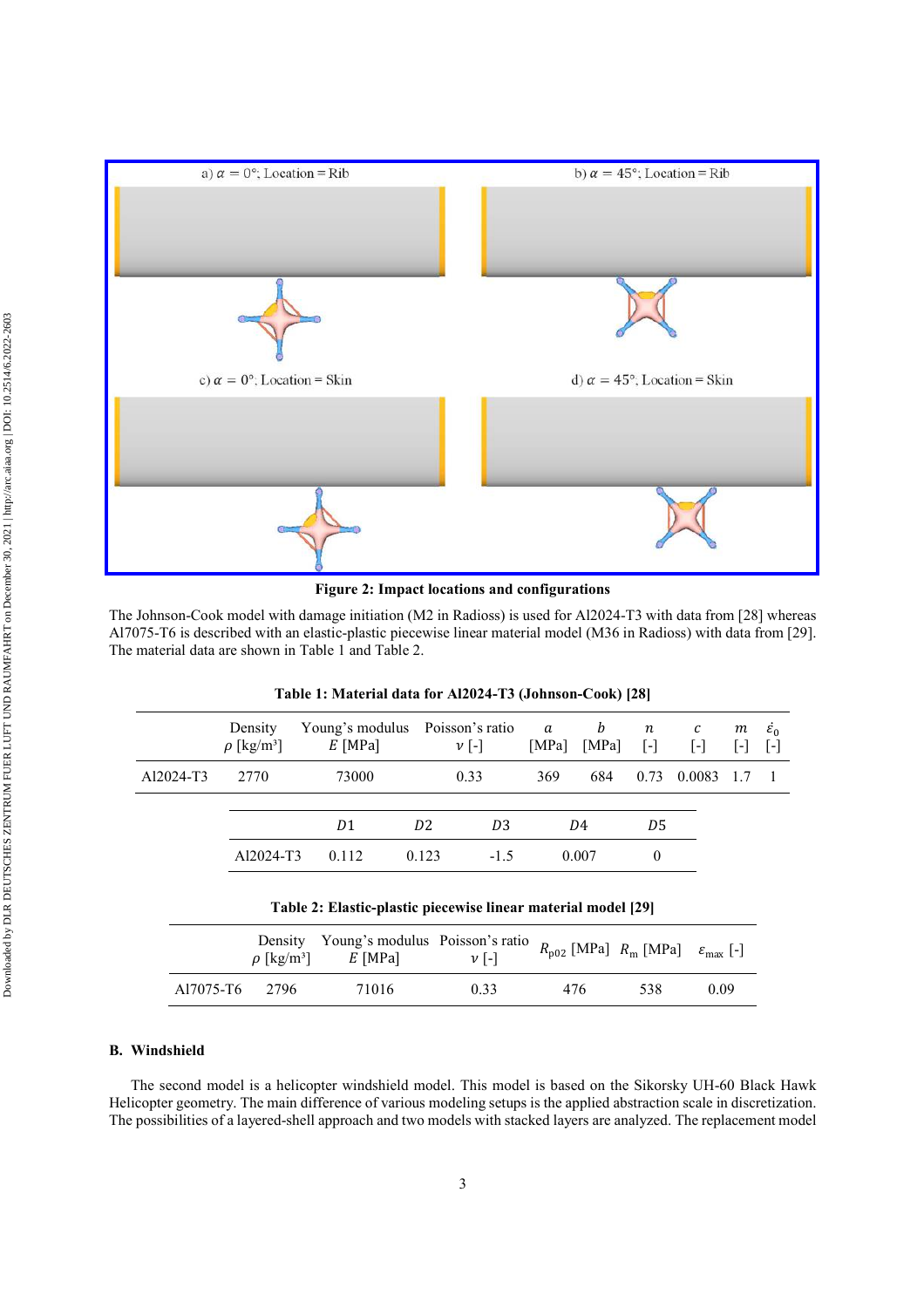of the Sikorsky UH-60 Black Hawk windshield can be modeled by its layered structure, consisting of two PMMA layers and an intermediate adhesive layer, as a single layer of elements representing the entire overall structure as a laminate stack. This method applies shell elements to capture the bending behavior of the laminate with a single layer of elements. In addition, using at least one integration point per layer ensures that the stresses and strains of each layer can be derived. Figure 3a) shows the layered-shell approach. In the next step, the meshing of the individual layers of the windshield is modeled by at least one layer of elements. This so-called stacked approach is modeled with both volume and shell elements. Adjacent layers share neighboring nodes and their degrees of freedom at the contact surfaces are coupled. This approach may be used either with solid or shell elements. Figure 3b) shows the stackedsolid model and Figure 3c) the stacked-shell model. The stacked-solid model has one element layer of solid elements for each layer of the windshield. The stacked-shell model, on the other hand, consists of two element layers with shell elements and an adhesive layer of solid elements in between. The consideration of the simulation results of the prestudy is done in terms of damage behavior, computation time and modeling effort.





We assume that the windshield consists out of acrylic glass. The brittle material model M27 PLAS BRIT is used in Radioss to describe the behavior of this material. Between two acrylic glass layers is an adhesive layer made of polyvinylbutyral (PVB). The M59\_CONNECT material model is used for the adhesive layer. All material model values are shown in Table 3.

|               | Density                     | Young's modulus Poisson's ratio Yield stress Hardening |               |                        |                          | max. Strain |
|---------------|-----------------------------|--------------------------------------------------------|---------------|------------------------|--------------------------|-------------|
|               | $\rho$ [kg/m <sup>3</sup> ] | $E$ [MPa]                                              | $\nu$ I-I     | $\sigma_{\rm v}$ [MPa] | 13 I - I                 | ا - ا ع     |
| Acrylic glass | 1180                        | 3000                                                   | $0.4^{\circ}$ | 60                     |                          | 0.025       |
| <b>PVB</b>    | 100                         | 530                                                    | 0.485         |                        | $\overline{\phantom{0}}$ | -           |

**Table 3: Material data for windshield model [30, 31]** 

In the analysis of damage initiation and propagation, the stacked-shell model shows the most accurate results compared to the other models. It is noticeable that the stacked-shell model underestimates the damage, whereas the stacked-solid model predicts a larger damage range, since it is the only one that takes the relevant out-of-plane stress component into account. When investigating the computational and modeling effort, as expected, is significantly lower for a layered-shell model compared to the stacked-layer approaches. Due to the smaller number of degrees of freedom (DoF), the stacked-shell model is 50 % faster to complete compared to the stacked-solid model. Finally, we see a significant difference in the maximum displacement in z-direction for the layered-shell and the two stacked approaches. The layered-shell model shows a maximum deflection of  $u = 3.76$  mm whereas the stacked models have a maximum deflection in z-direction of  $u = 7.01$  mm each (Figure 4).

Table 4 presents the results of the comparison of the different modelling approaches. For these reasons, the stackedshell approach is chosen as the basis for this work. Based on the stacked-shell approach, the windshield of the Sikorsky UH-60 Black Hawk transport helicopter is modeled and meshed using CAD files from an online CAD database (see Figure 5). The model consists of two shell element layers bonded together by a solid layer of cohesive elements. The thickness of the windshield is 6 mm and the element size of the mesh is 5 mm. In first investigations, the edge of the windscreen is assumed to be fixed clamped in place.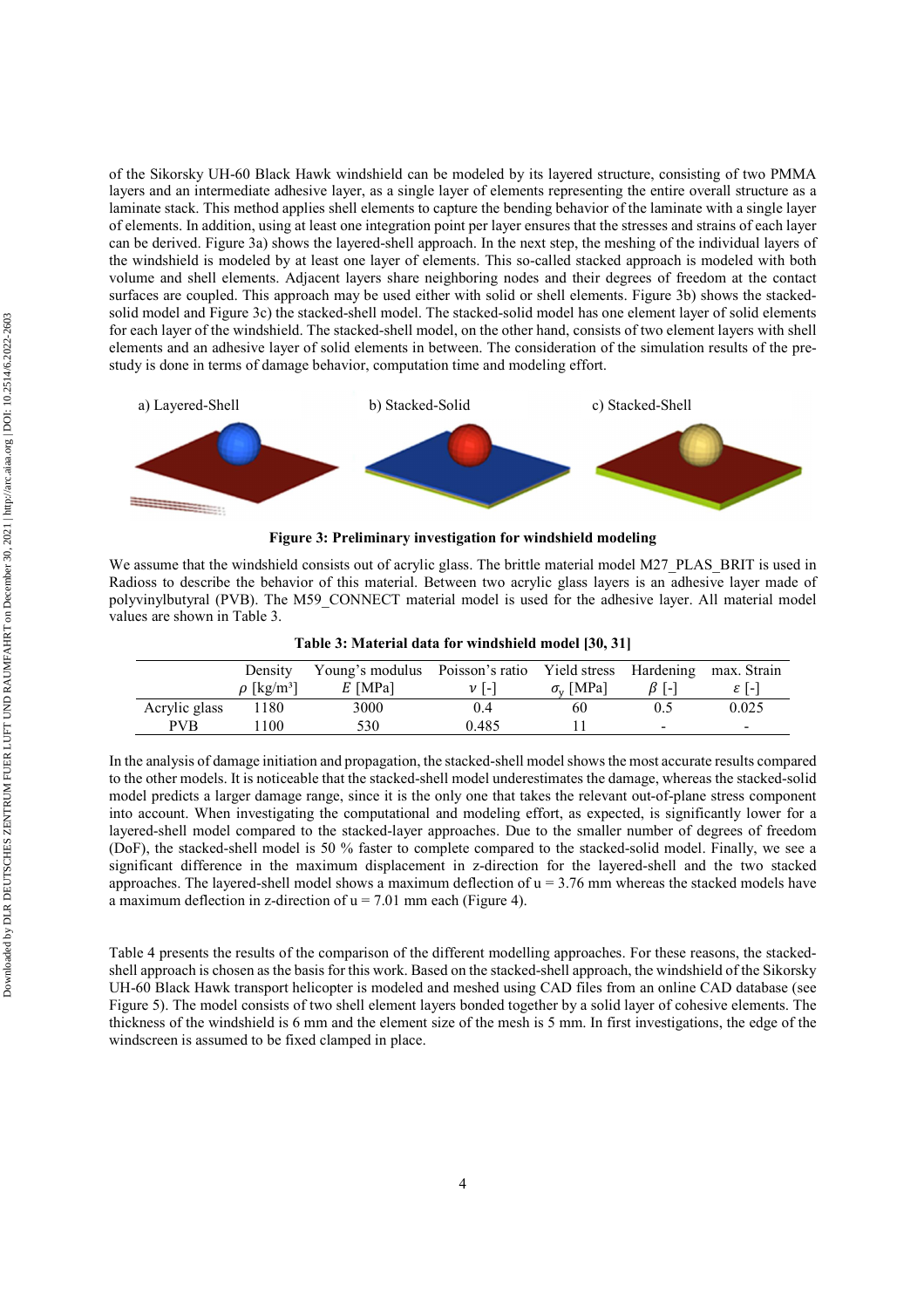

**Figure 4: Deformations of various modeling approaches** 

**Table 4: Summary of the evaluation criteria for the modelling approaches** 

|                  |         | Laver-Shell Stacked-Solid Stacked-Shell |  |
|------------------|---------|-----------------------------------------|--|
| Deformation      |         |                                         |  |
| Damage           |         |                                         |  |
| Modelling effort | $^{++}$ |                                         |  |
| Numerical effort |         |                                         |  |



**Figure 5: a) FE model of helicopter windshield; b) Boundary conditions; c) Modelling technique**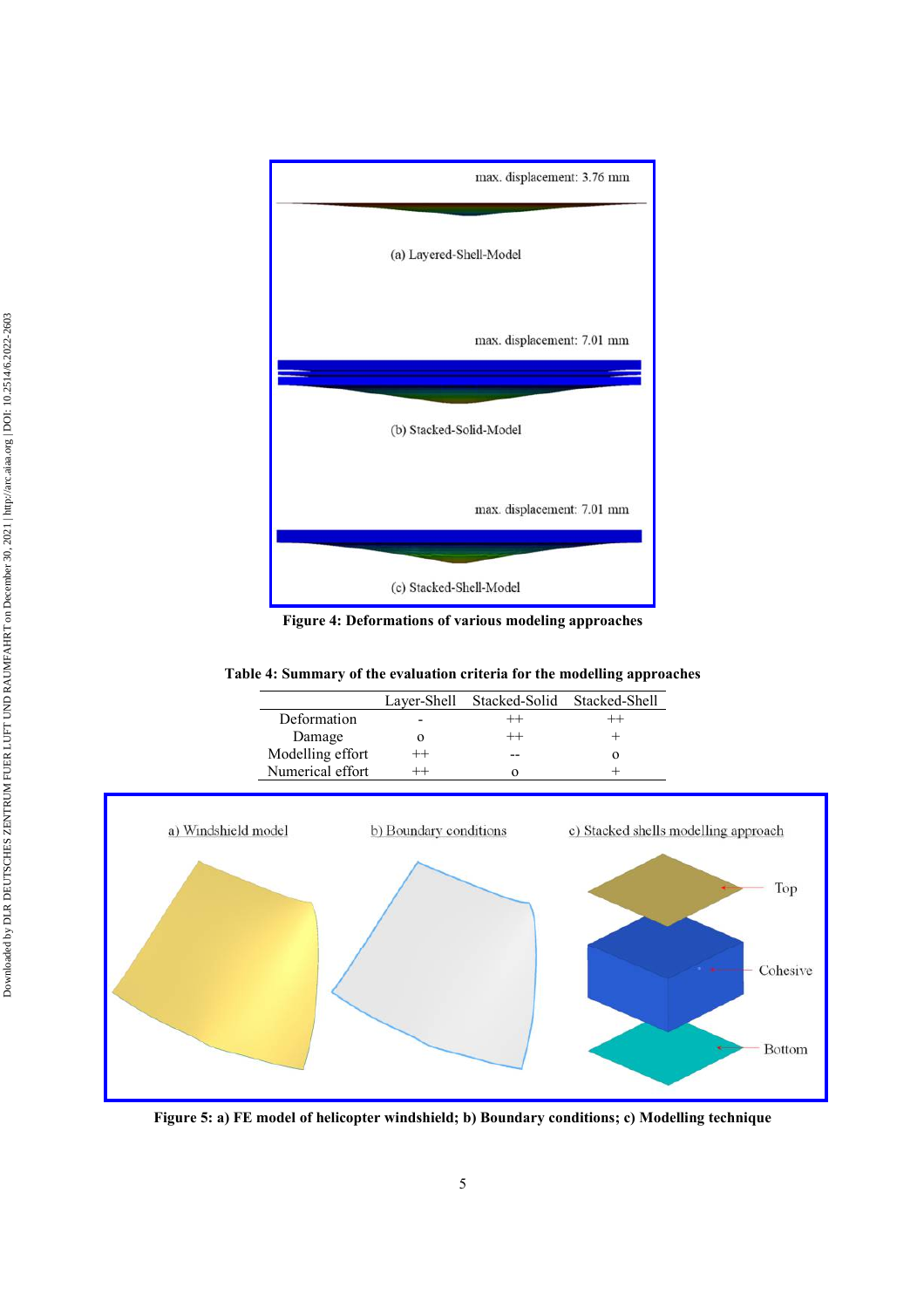#### **C. SUAV Model**

We use a simplified FE model of a DJI Phantom 4 quadcopter, as this UAV is often used by non-professionals (see Figure 6). The Phantom 4 is one of the most sold consumer drones according to [32]. This model consists out of five different components: 4 x Motors, battery, top- and bottom shell, as well as landing gear. We look primarily at the motors and battery, as previous studies have found that these components can generate particularly high levels of damage. The FE models of the battery as well as that of the motors are validated against quasi-static compression test data. The rotors, the camera system, electronic systems and the inner structure are neglected. The mass of the neglected components is evenly distributed around the center of the drone. Therefore, the density of the top- and bottom shell material is increased in this area. As a result, the mass of the simplified drone model corresponds to that of a real drone. Motors as well as the battery are attached to the structure with rigid elements. To model the interaction of components, a general TYPE7 contact is used. The full drone model consists out of 272170 nodes and 223675 elements. AlMg3 and AISI 1006 are modeled with the Johnson-Cook model (Table 5). The drone model has a mass of 1380 g.



**Figure 6: FE model of sUAV with detailed description of motor and battery model** 

| b<br>m<br>n<br>с<br>a<br>$E$ [MPa]<br>$\nu$ [-]<br>$\rho$ [kg/m <sup>3</sup> ]<br>[MPa]<br>[MPa]<br>$[\cdot]$<br>$[\cdot]$<br>$[\cdot]$<br>2700<br>68000<br>0.3<br>28.13<br>278.67<br>0.183<br>0.00439<br>AlMg $3$<br>2.527 |                              |
|-----------------------------------------------------------------------------------------------------------------------------------------------------------------------------------------------------------------------------|------------------------------|
|                                                                                                                                                                                                                             | $\varepsilon_0$<br>$[\cdot]$ |
|                                                                                                                                                                                                                             | 0.1                          |
| 7872<br>190000<br>0.3<br>AISI 1006<br>350<br>275<br>0.36<br>0.022<br>1.0                                                                                                                                                    |                              |
|                                                                                                                                                                                                                             |                              |
| D <sub>2</sub><br>D <sub>3</sub><br>D1<br>D5<br>D4                                                                                                                                                                          |                              |
| $-0.229$<br>0.0897<br>Al $Mg3$<br>$-0.2$<br>1.133<br>7.978                                                                                                                                                                  |                              |
| <b>AISI 1006</b><br>0.002<br>$-0.8$<br>2.1<br>0.61<br>$-0.5$                                                                                                                                                                |                              |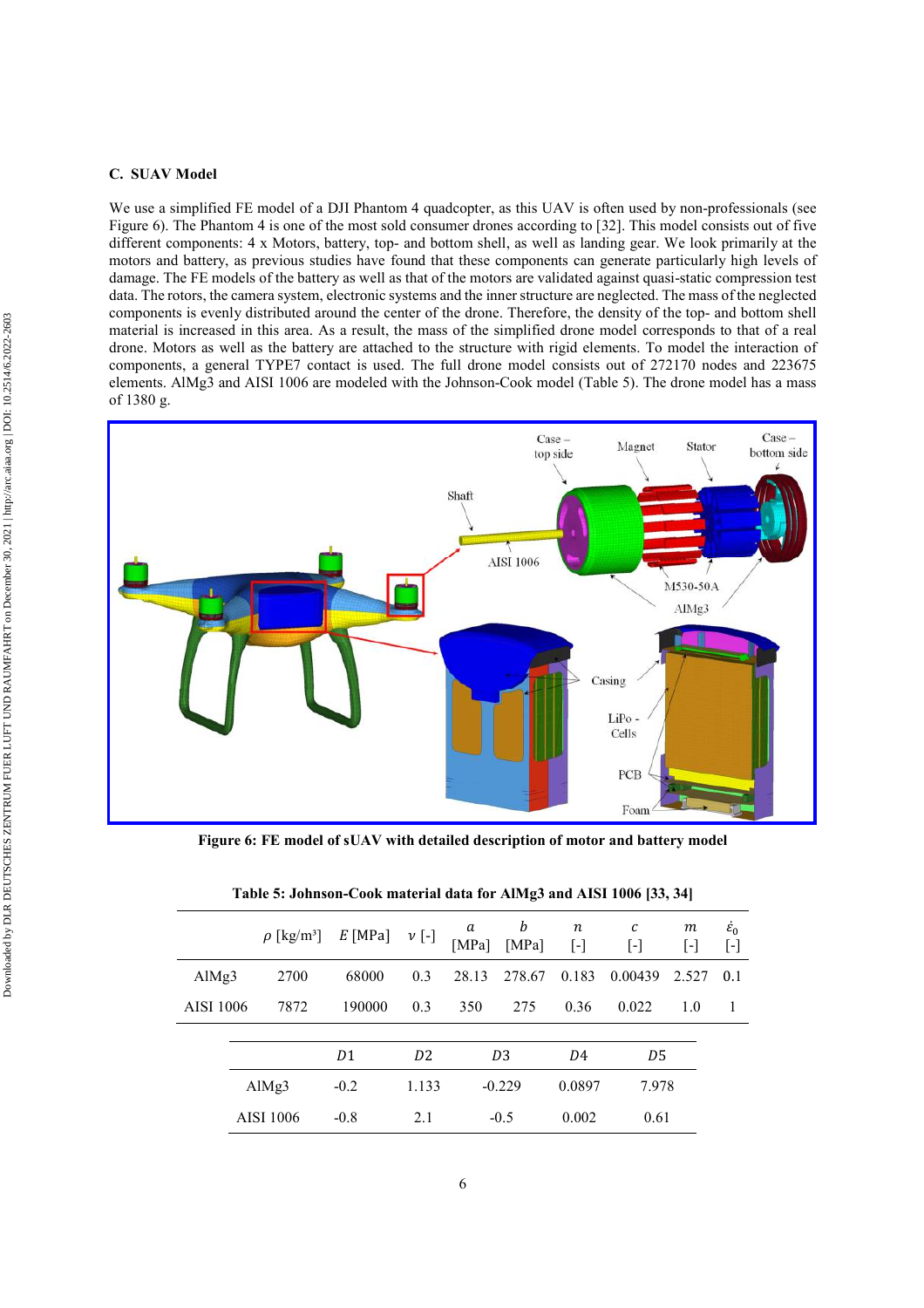Radioss is able to calculate parameters for the Johnson-Cook model out of yield strength, tensile strength and elongation at break. This option is used for M530-50A with the following values (Table 6). The materials used for the battery modeled with the elastic-plastic piecewise linear material models are polycarbonate (PC) and polyurethane. The lithium-polymer cells are modeled as a stacked pouch model with material data from Sahraei et al. [35]. The PCBs are modeled with a glass fibre G-10 orthotropic model with data from [5].

|                        | $\rho\left[\frac{\text{kg}}{\text{m}^3}\right]$ |        |     | E [MPa] $v$ [-] $R_{p02}$ [MPa] $R_m$ [MPa] |     | $\varepsilon_{\text{max}}$ [-] | Source            |
|------------------------|-------------------------------------------------|--------|-----|---------------------------------------------|-----|--------------------------------|-------------------|
| M530-50A               | 7700                                            | 210000 | 0.3 | 295                                         | 430 | 0.89                           | $\left[36\right]$ |
| PC                     | 1200                                            | 2350   | 0.3 | 62                                          | 62  | 0.2                            | $[22]$            |
| Polyurethane<br>(Foam) | 1000                                            | $200*$ | 0.1 |                                             |     | 0.1                            | [37]              |

| Table 6: Material values for elastic-plastic piecewise linear material model |  |  |  |
|------------------------------------------------------------------------------|--|--|--|
|------------------------------------------------------------------------------|--|--|--|

\*(adjusted to avoid numerical instabilities)

### **III. Results and Discussion**

## **A. Drone Strikes on Wing Leading Edge (WLE)**

We investigate drone strikes on the WLE and the windshield. Four impact speeds and two flight orientations are studied. Figure 7 and Figure 8 show the results for impacts on a rib and between two ribs at the time  $t = 10$  ms. As expected, the damage increases with increasing impact velocity. We see a penetration of the drone into the WLE at a speed of 150 m/s for both flight orientations. The  $0^{\circ}$  orientation produces one hole in the impact center whereas the 45° orientation produces two holes on both sides next to the centrally struck rib. Both damages may lead to catastrophic failures and a crash of the aircraft. There is no penetration for lower impact velocities. Instead, the structures show distinct plastic deformations and cracks within the skin. These damages may influence the flight characteristics of the target. Fragments of the drone are deflected along the WLE. The lowest velocity is the maximum flight velocity of the drone. In this case, the target can be assumed to be hovering or on the ground. The drone booms break away, however, the damage to the target structure is not as pronounced as for higher velocities. We only look at structures made out of aluminum in this study. If the WLE is made out of composite materials, even such a low velocity impact will produce severe damage like delaminations.



**Figure 7: Drone strike on WLE (rib)** 

Figure 8 presents the results for drone strikes between two ribs for  $0^{\circ}$  and  $45^{\circ}$  flight orientation. The results also show an increase in damage with increasing impact velocity. In contrast to the impact on a rib, we see a penetration of the drone into the WLE starting at 100 m/s. This penetration is independent of the flight orientation. After this penetration,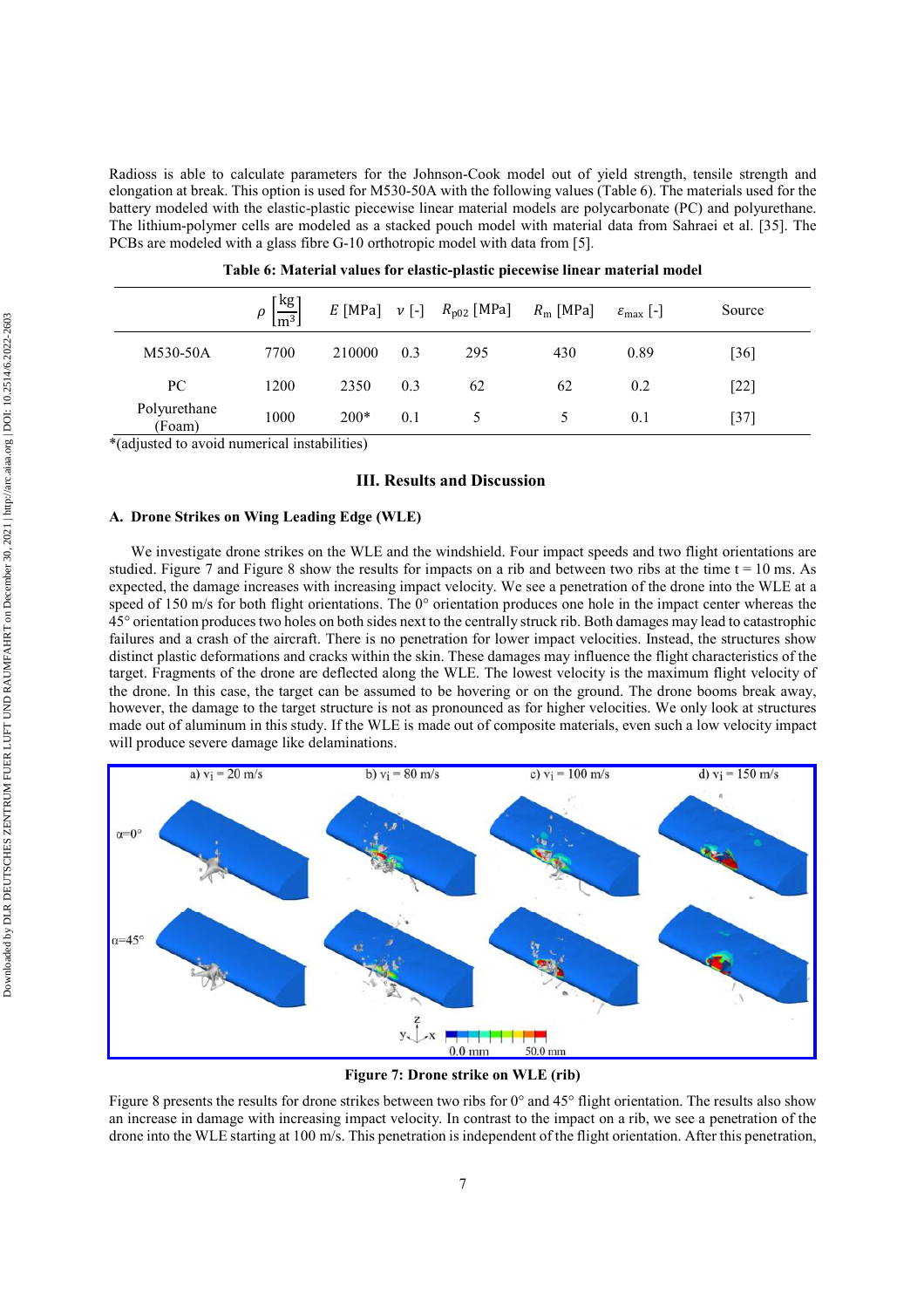the drone hits the spar. At a speed of 150 m/s, the drone penetrates both, the skin and the spar for the  $0^{\circ}$  orientation. With a flight orientation of 45°, the drone completely rips the WLE segment between two ribs. This may lead to catastrophic failure with fatal consequences for the passengers. First cracks already appear at an impact speed of 80 m/s and an orientation of 45°. The produced damage is comparable to that from the University of Dayton impact tests [38]. A sUAV was shot in their tests with 120 m/s against a Mooney M20 WLE. This impact showed large, [distinct damage. The drone penetrated the skin.](https://arc.aiaa.org/action/showImage?doi=10.2514/6.2022-2603&iName=master.img-015.jpg&w=457&h=199) 



**Figure 8: Drone strike on WLE (between ribs)** 

## **B. Drone Strikes on Helicopter Windshields**

First drone strikes on H/C windshields are simulated with an impact velocity of 100 m/s. Figure 9 shows the damage development of a drone strike with a H/C windshield. The drone has a 0° orientation. The landing gear of the drone is the first component that gets in contact with the windshield. It consists out of PC and induces no damage. Damage arises from 4 ms. We see first cracks, induced by the impact of the first motor. These cracks continue to tear as the impact progresses. At the time 8 ms, the drone has completely penetrated the windshield. Heavy and dense components like the motors, the battery, camera or other payload are able to penetrate into the cockpit und injure people.

We determine the perforation velocity with a parameter study. The impact velocity of the drone is varied for this investigation. Previous simulations show that the drone perforates the windshield at a speed of 100 m/s. Therefore, the impact speed is reduced until no more perforation occurs. The speed is reduced by steps of 5 m/s. A significant difference in terms of damage can be seen for impact velocities of 85 m/s and 90 m/s (see Figure 10). At a speed of 90 m/s the drone still perforates the windshield. On the other hand, at a speed of 85 m/s, the drone is deflected along the windshield. Cracks appear at the windshield boundaries. These are modeled with a fixed clamping, which may lead to unrealistic damage behavior around the boundaries due to the unnaturally high stiffness. Nevertheless, at an impact speed of 85 m/s, the drone is not able to perforate the windshield and cannot penetrate into the cockpit.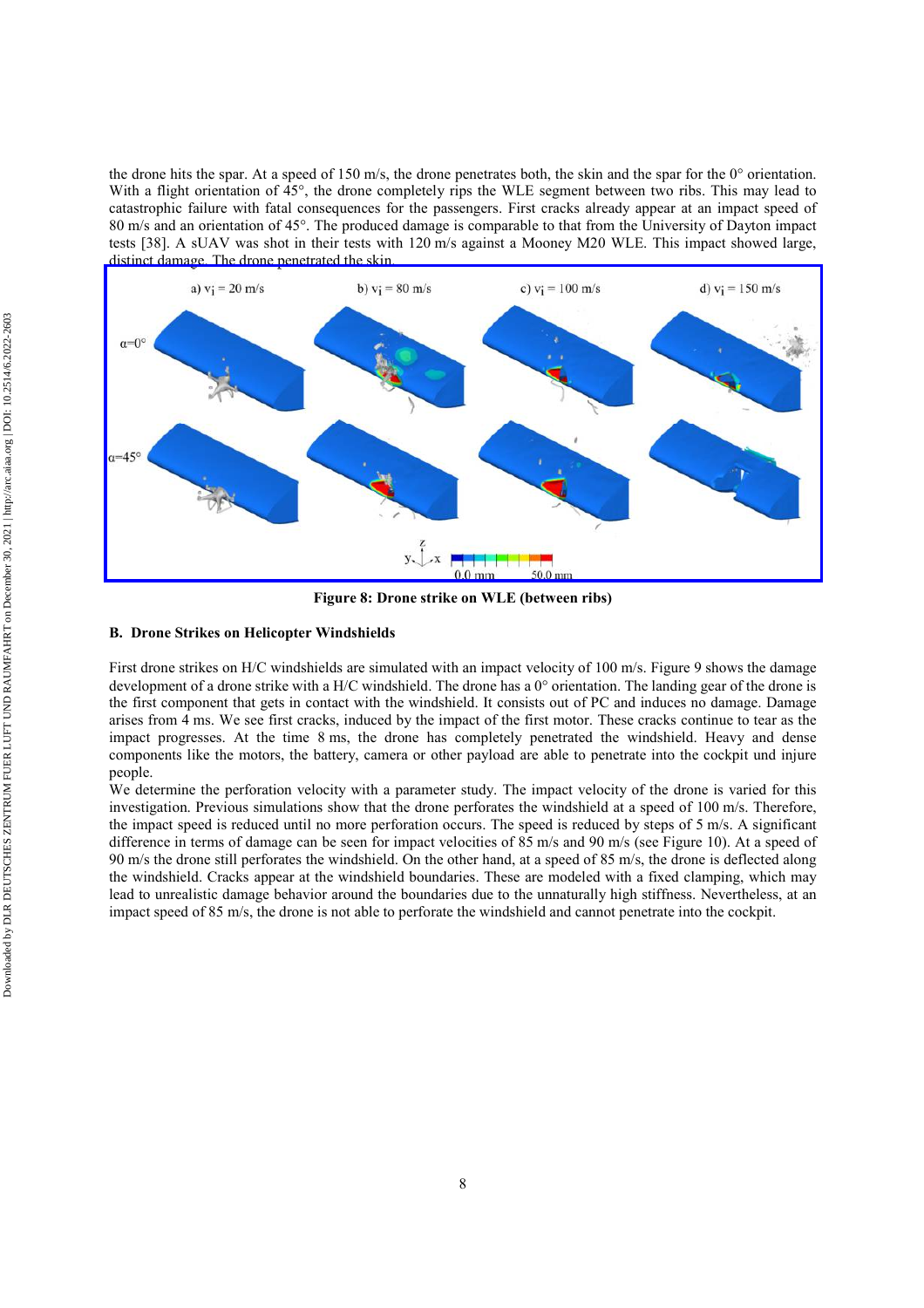

**Figure 9: Damage development during impact on a H/C windshield with 100 m/s** 



**Figure 10: Determination of perforation velocity** 

This study shows that the boundary conditions have a significant influence on the damage and the impact behavior of the target. Therefore, one half of the helicopter cockpit is modeled to gain more realistic results, see Figure 11. A worst-case scenario is determined to investigate drone strikes on this impact level. The impact speed is 120 m/s. The drone projectile has a 45° orientation, which means that two motors hit the windshield simultaneously. The outer edge of the cockpit model is fixed to a single point with rigid elements. The windshield is attached to the cockpit with rigid beam elements on the top as well as on the bottom side. The drone hits the windshield centrally.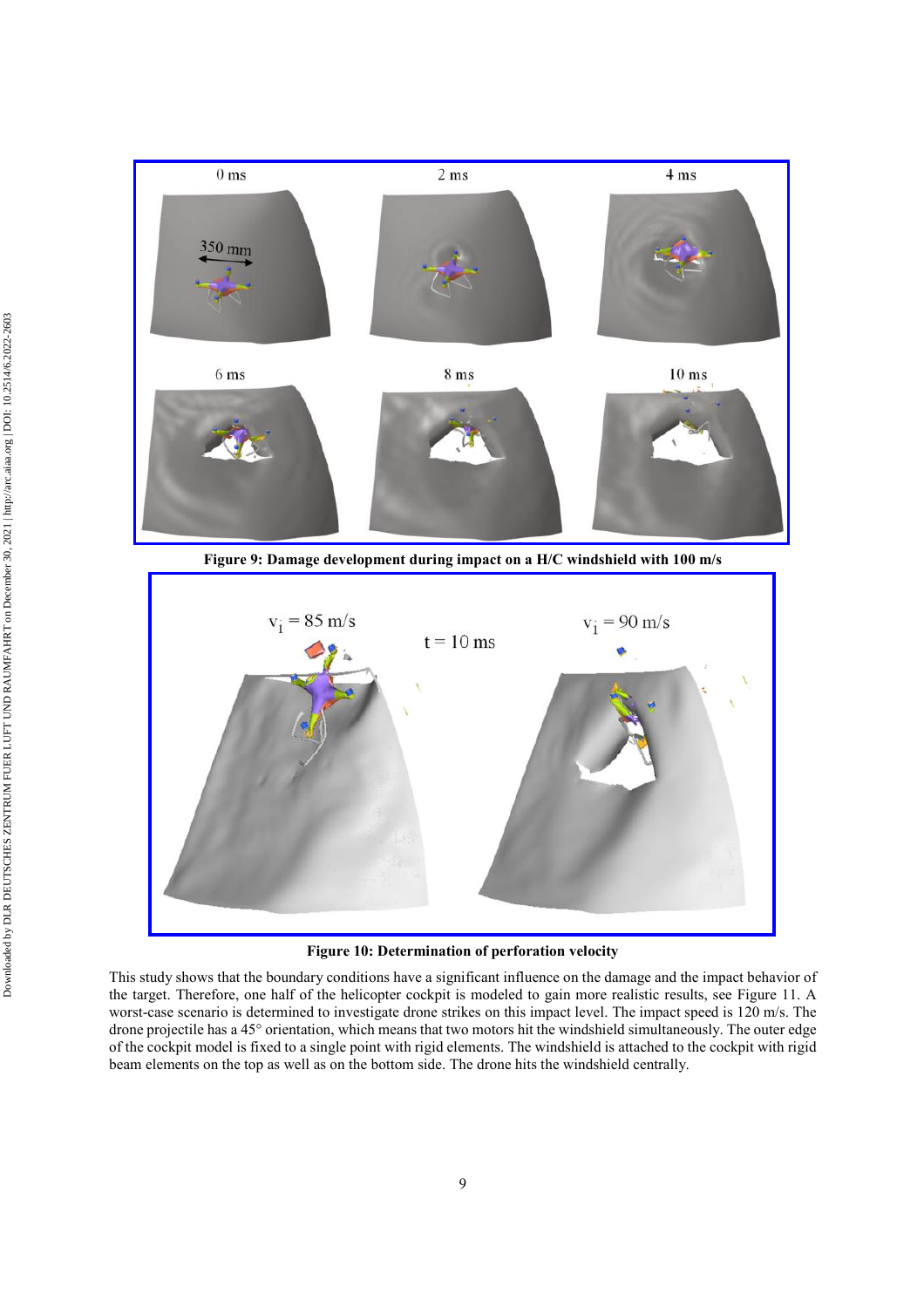

**Figure 11: Realistic boundary conditions; including one half of the H/C cockpit** 

First, the results from the simulations are compared using the base windshield wall thickness of 6 mm. Figure 12 compares the damage patterns of the simulation models. Here, the drone hits the windshield with the two motors positioned at the front and causes damage to the windshield in the impact area. The propagation of the damage occurs due to the impact of the drone body with the battery and the motors positioned at the rear. The deformation behavior of the wi[ndshields and the drones are very similar in both models.](https://arc.aiaa.org/action/showImage?doi=10.2514/6.2022-2603&iName=master.img-023.jpg&w=382&h=166) 



**Figure 12: Damage of the windshield with different boundary conditions** 

In the next section, the results of the drone impact on the windshield with a wall thickness of 12 mm of the two simulation models are compared. It is investigated whether the helicopter windshield with a wall thickness of 12 mm is destroyed by the drone impact despite the windshield being attached to the cockpit structure via the bolted connection under worst-case conditions. Figure 13 shows the resulting damage of the drone impact on the windshield of the simulation models under worst-case conditions. Here, it is noticeable that the initial impact of the motors after 2 ms creates a small crack perforation in the cockpit model of the windshield. The perforation is small and is only caused by the impact of the motor positioned on the left. In contrast, this does not occur in the standard windshield model. The cockpit model with the realistic bolted connection of the windshield shows a larger damage due to the drone impact. It should be noted that the perforation of the windshield does not spread in the further course of the drone strike and thus no penetration of the windshield with damaged components of the drone body would be expected, because the drone is deflected towards the upper edge of the windshield. The basic windshield model shows a cracking along the boundaries, as it was already seen in Figure 10. The cockpit model allows a realistic damage image and a mapping of the kinematics of the drone impact.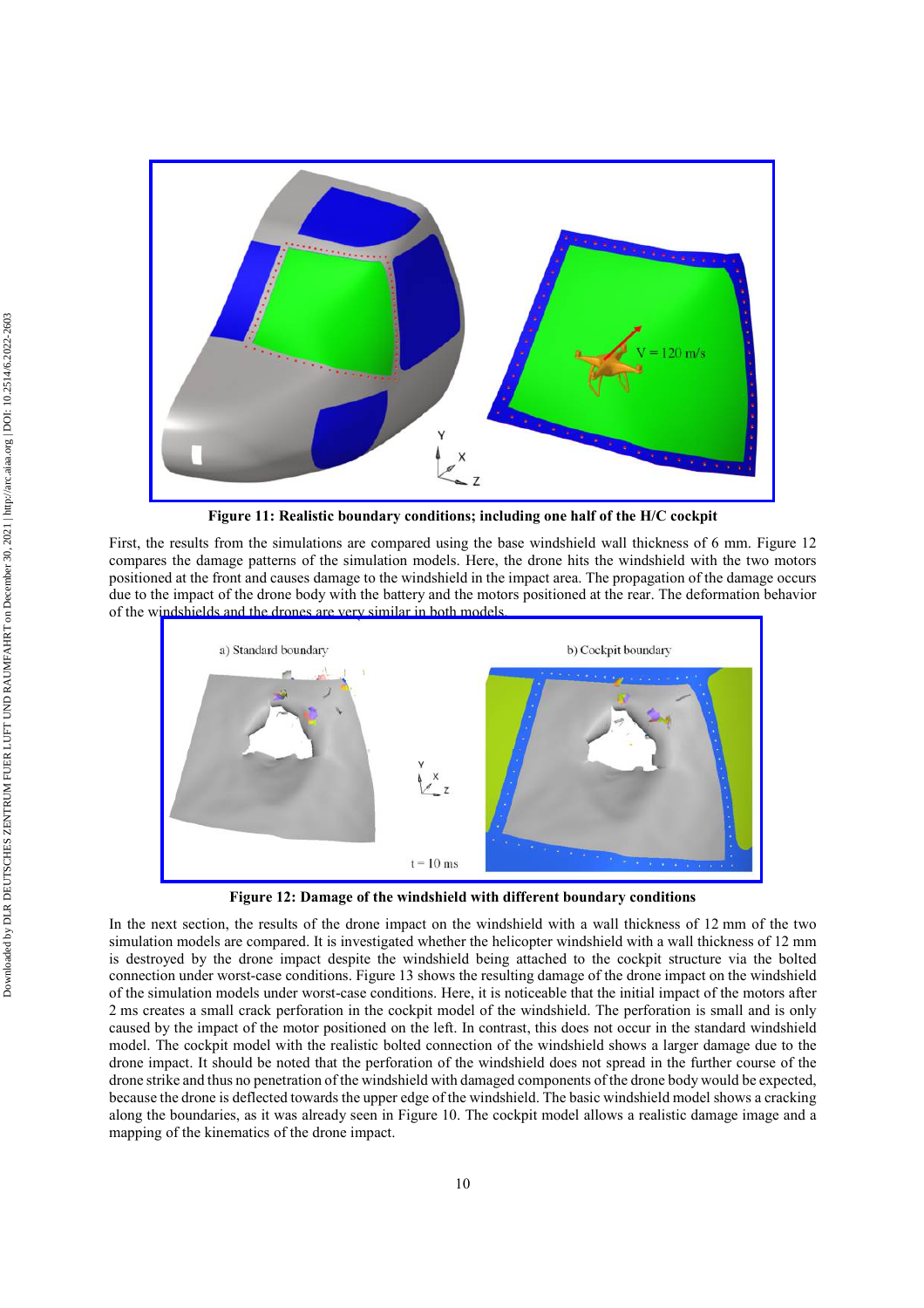

**Figure 13: Damage of windshield for different boundary conditions with a thickness of 12 mm** 

## **IV. Conclusion**

Drones are an increasing threat for manned aviation. Within this paper we investigated the mid-air collision of sUAVs with two aircraft target structures with numerical simulations. A generic wing leading edge as well as a helicopter windshield are used as target models. The projectile is a DJI Phantom 4 quadcopter UAV. This study has found that the projectile does not perforate the targets beneath 80 m/s impact velocity. Higher velocities may lead to severe damage and possible accidents. Our investigations confirm that drones are able to perforate aircraft structures. With a velocity of 150 m/s, a drone may perforate the spar of a wing. Velocities between 80 m/s and 150 m/s lead to severe damage of the skin. The helicopter windshield is perforated at speeds above 90 m/s. The results show, that the boundary conditions have a significant influence on the impact and damage behavior. A fully clamped boundary condition develops cracks along the boundary. On the other hand, a realistic cockpit boundary conditions may develop cracks in the center of the target. Finally, we investigated the influence of the target thickness. The simulations show that even a doubling of the thickness can develop cracks in a worst-case scenario.

Taken together, these results suggest that drone strikes with aircraft structures must be avoided at all costs. Drone strikes have a large damage potential and are able to perforate aircraft structures with catastrophic consequences. Furthermore, UAVs should be designed for a minimal damage potential. Modifications to the aircraft structures in order to achieve a drone strike resistant design do not seem to be a practicable way forward, due to increasing costs and masses. The results show that the damage depends on the flight orientation of the UAV. This gives an opportunity in case of an unavoidable impact to reduce the damage by optimizing the flight orientation of the UAV and is a starting point for new research.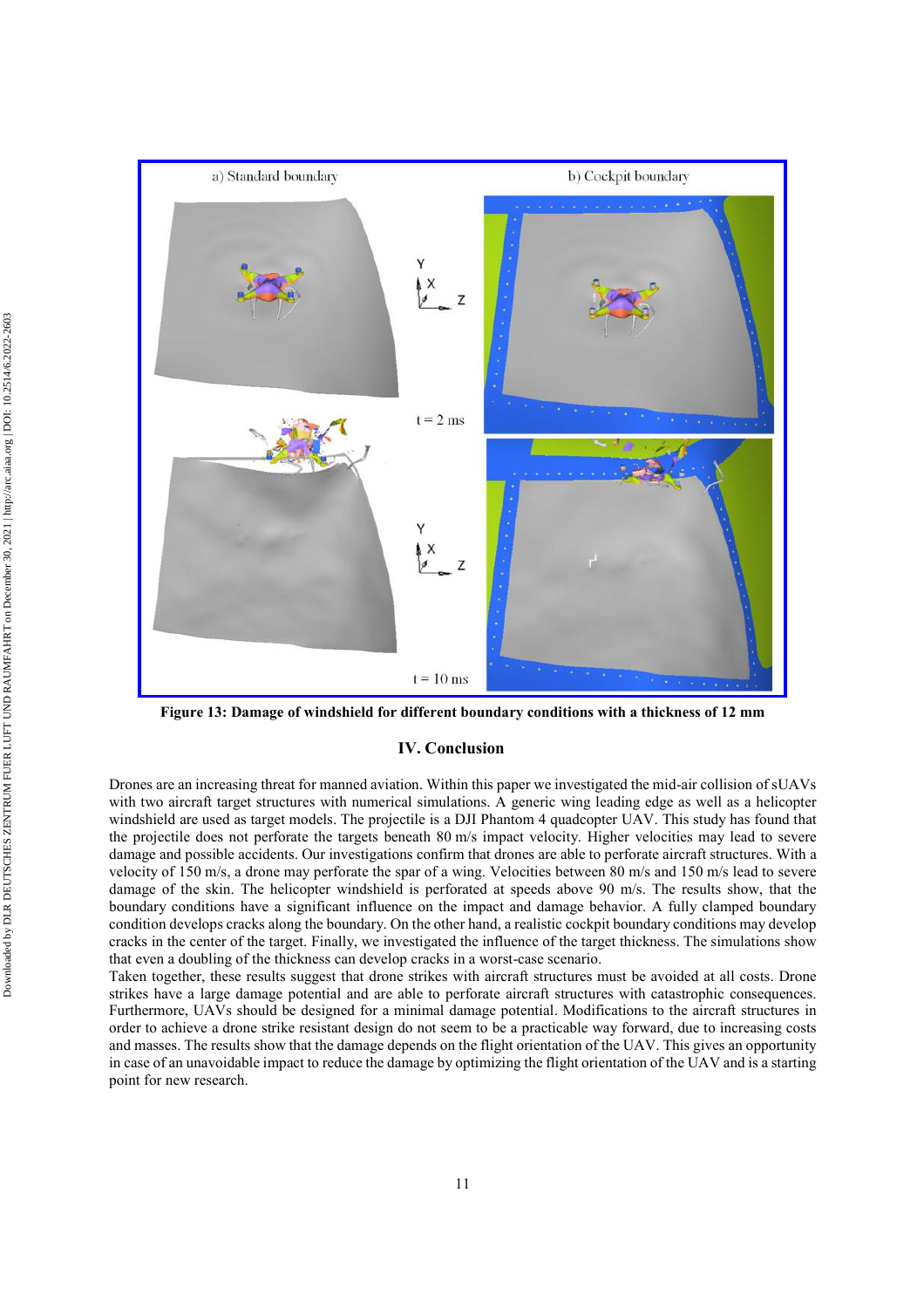### **V. Acknowledgments**

This research work is financed by the German Federal Ministry of Education and Research within the funding program "Forschung an Fachhochschulen" under the contract sign DESIRE – 13FH581IX6.

#### **VI. References**

- [1] F. Franke, M. Schwab, U. Burger, and C. Hühne, "An Analytical Approach to Determine the Impact Force of Small Unmanned Aerial Vehicle Collisions with Rigid and Elastic Targets," in *Proceedings of the 1. Aerospace Europe Conference 2020*, Bordeaux, 2020.
- [2] W. R. English, "National Transportation Safety Board Aviation Incident Final Report: DCA17IA202A," NTSB, Dec. 2017. Accessed: Sep. 19 2018. [Online]. Available: https://www.ntsb.gov/investigations/Pages/2017- DCA17IA202AB.aspx
- [3] A. Radi, "Potential damage assessment of a mid-air collision with a small UAV," Civil Aviation Safety Authority, Jun. 2013. Accessed: Oct. 4 2016. [Online]. Available: https://www.casa.gov.au/files/potentialdamage-assessment-mid-air-collision-small-rpapdf
- [4] S. D. Cairns, L. A. Wood, and G. Johnson, "Volume I UAS Airborne Collision Severity Projectile and Target Definition," Federal Aviation Administration, Dec. 2016. Accessed: Sep. 10 2020. [Online]. Available: https:// www.assureuas.org/projects/deliverables/a3/ Volume%20I%20UAS%20Airborne%20Collision%20Severity%20Projectile%20and%20Target%20Definitio n.pdf
- [5] O. Gerardo, L. Gomez, J. Espinosa, R. Baldridge, C. Zinzuwadia, and T. Aldag, "Volume II UAS Airborne Collision Severity Evaluation: Quadrocopter," FAA, Springfield, UAS Airborne Collision Severity Evaluation 2, Jul. 2017. Accessed: Nov. 29 2017. [Online]. Available: http://www.assureuas.org/projects/deliverables/a3/ Volume%20II%20-%20UAS%20Airborne%20Collision%20Severity%20Evaluation%20-%20Quadcopter.pdf
- [6] O. Gerardo *et al.,* "Volume III UAS Airborne Collision Severity Evaluation: Fixed-Wing," FAA, Springfield, UAS Airborne Collision Severity Evaluation, Jul. 2017. Accessed: Nov. 29 2017. [Online]. Available: http:// www.assureuas.org/projects/deliverables/a3/Volume%20III%20- %20UAS%20Airborne%20Collision%20Severity%20Evaluation%20-%20Fixed-wing.pdf
- [7] K. D'Souza, T. Lyons, T. Lacy, and K. R. Kota, "Volume IV UAS Airborne Collision Severity Evaluation: Engine Ingestion," FAA, Springfield, UAS Airborne Collision Severity Evaluation, Jul. 2017. Accessed: Nov. 29 2017. [Online]. Available: http://www.assureuas.org/projects/deliverables/a3/Volume%20IV%20- %20UAS%20Airborne%20Collision%20Severity%20Evaluation%20-%20Engine%20Ingestion.pdf
- [8] K. Schroeder, Y. Song, B. Horton, and J. Bayandor, "Investigation of UAS Ingestion into High-Bypass Engines, Part 2: Parametric Drone Study," in *AIAA SciTech Forum, 58th AIAA/ASCE/AHS/ASC Structures, Structural Dynamics, and Materials Conference*: American Institute of Aeronautics and Astronautics, 2017.
- [9] Y. Song, B. Horton, and J. Bayandor, "Investigation of UAS Ingestion into High-Bypass Engines, Part 1: Bird vs. Drone," in *AIAA SciTech Forum, 58th AIAA/ASCE/AHS/ASC Structures, Structural Dynamics, and Materials Conference*: American Institute of Aeronautics and Astronautics, 2017.
	- [10] Y. Song, K. Schroeder, B. Horton, and J. Bayandor, "Advanced Propulsion Collision Damage due to Unmanned Aerial System Ingestion," in *30th Congress of the International Council of the Aeronautical Sciences*, Seoul, 2016.
- [11] J. Bayandor, Y. Song, and K. Schroeder, "Crashworthiness for Aerospace Structures and Hybrids (CRASH) Lab Virginia Tech," Oct. 1 2016.
- [12] M. H. Che Man, H. Liu, B. F. Ng, and K. Huat Low, "Preliminary Evaluation of Thrust Loss in Commercial Aircraft Engine due to Airborne Collision with Unmanned Aerial Vehicles (UAVs)," in *2020 International Conference on Unmanned Aircraft Systems (ICUAS)*, Athens, Greece, Sep. 2020 - Sep. 2020, pp. 1425–1432.
	- [13] M. Schwab, "Investigation of drone strike to jet engines: Preliminary experimental tests, test rig design and numerical analysis," Masterarbeit, Technische Hochschule Ingolstadt, Ingolstadt, 2020. Accessed: Sep. 20 2021. [Online]. Available: https://opus4.kobv.de/opus4-haw/frontdoor/index/index/start/0/rows/10/sortfield/score/ sortorder/desc/searchtype/simple/query/Schwab/docId/854
- [14] T. Lyons and K. D'Souza, "Parametric Study of a Unmanned Aerial Vehicle Ingestion Into a Business Jet Size Fan Assembly Model," *J. Eng. Gas Turbines Power*, vol. 141, no. 7, p. 71002, 2019, doi: 10.1115/1.4042286.
- [15] J. Yu *et al.,* "Numerical simulation of a UAV impacting engine fan blades," *Chinese Journal of Aeronautics*, vol. 34, no. 10, pp. 177–190, 2021, doi: 10.1016/j.cja.2020.10.025.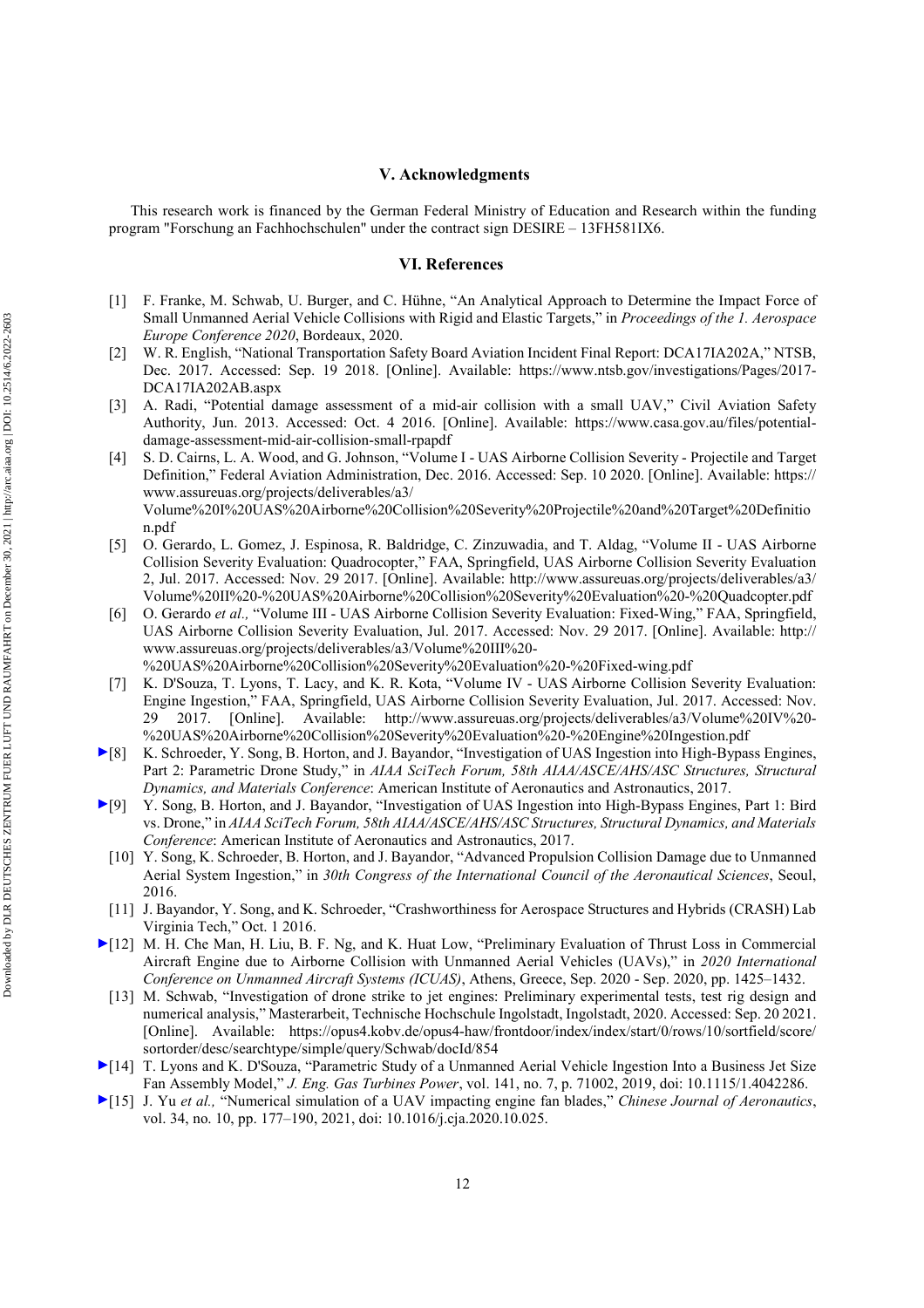- [16] N. D. Hou, "Dynamic Response and Damage of the Fan Blades during UAV Ingestion into an Aero-Engine," in *Proceedings of the 32nd Congress of the International Council of the Aeronautical Sciences*, Shanghai, 2021.
- [17] H. Liu, M. Hasrizam Che Man, B. F. Ng, and K. H. Low, "Airborne collision severity study on engine ingestion caused by harmless-categorized drones," in *AIAA Scitech 2021 Forum*, VIRTUAL EVENT, 2021. Accessed: Jan. 19 2021. [Online]. Available: https://arc.aiaa.org/doi/10.2514/6.2021-1263
- [18] M. H. Che Man and K. H. Low, "Damage Severity Prediction of Helicopter Windshields Caused by a Collision with a Small Unmanned Aerial Vehicle (sUAV)," in *AIAA AVIATION 2021 FORUM*, VIRTUAL EVENT, 2021.
- [19] L. Jonkheijm, "Predicting helicopter damage caused by a collision with an Unmanned Aerial System using explicit Finite Element Analysis," Masterthesis, Technical University Delft, Delft, 2020. [Online]. Available: http://resolver.tudelft.nl/uuid:90105518-e3f8-4355-b9d3-bf541215e83c
- [20] S. A. Ritt, F. Höfer, J. Oswald, and D. Schlie, "Drone Strike on a Helicoper Canopy Demonstrator," in *Proceedings of the 47th European Rotorcraft Forum*, Virtual, 2021.
- [21] A. Dadouche, A. Greer, B. Galeote, T. Breithaupt, C. Vidal, and R. Gould, "Drone impact assessment on aircraft structure: windshield and leading edge testing and analysis," CR-GTL-2020-0054, Mar. 2020.
- [22] X. Meng *et al.,* "Dynamic response of the horizontal stabilizer during UAS airborne collision," *International Journal of Impact Engineering*, vol. 126, pp. 50–61, 2019, doi: 10.1016/j.ijimpeng.2018.11.015.
- [23] X. Lu, X. Liu, Y. Li, Y. Zhang, and H. Zuo, "Simulations of airborne collisions between drones and an aircraft windshield," *Aerospace Science and Technology*, vol. 98, p. 105713, 2020, doi: 10.1016/j.ast.2020.105713.
	- [24] Y.-H. Wang, Z.-J. Wu, and M. Yang, "The Damage Prediction and Simulation for the UAV and Birdstrike Impact on Wing," *Computer Simulation*, no. 9, 42-45;83, 2018.
	- [25] T. Drumond, M. Greco, C. Cimini, and E. Medeiros, "Evaluation of Alternative Materials in a Wing Fixed Leading Edge to Support UAS Impact," in *Proceedings of the XL Ibero-Latin-American Congress on Computational Methods in Engineering*, Natal, 2019. Accessed: Oct. 9 2020. [Online]. Available: https:// www.researchgate.net/publication/338127339\_EVALUATION\_OF\_ALTERNATIVE\_MATERIALS\_IN\_A WING FIXED LEADING EDGE TO SUPPORT UAS IMPACT
- [26] T. Drumond, M. Greco, and C. Cimini, "Evaluation of Increase Weight in a Wing Fixed Leading Edge Design to Support UAS Impact," in *Proceedings of the 10th Aerospace Technology Congress, October 8-9, 2019, Stockholm, Sweden*, 2019, pp. 71–80.
- [27] B. A. Warsiyanto, M. H. Widanto, I. Musthofa, and I. Maulana, "Dynamic response of the wing during UAV collision," *Jurnal Teknologi Dirgantara*, vol. 19, no. 1, pp. 79–92, 2021, doi: 10.30536/j.jtd.2021.v19.a3514.
- [28] D. Ivančević, I. Smojver, and M. Leko, "Numerical Approach in the Evaluation of Aeronautical Structures Ballistic Protection," *Transportation Research Procedia*, vol. 35, pp. 190–199, 2018, doi: 10.1016/j.trpro.2018.12.029.
- [29] Federal Aviation Administration., Battelle Memorial Institute., Columbus Laboratories., William J. Hughes Technical Center (U.S.), Department of Defense., and National Aeronautics and Space Administration., *Metallic materials properties development and standardization (MMPDS): MMPDS-09*, 2014.
- [30] R. Hedayati, S. Ziaei-Rad, A. Eyvazian, and A. M. Hamouda, "Bird strike analysis on a typical helicopter windshield with different lay-ups," *J Mech Sci Technol*, vol. 28, no. 4, pp. 1381–1392, 2014, doi: 10.1007/s12206-014-0125-3.
- [31] H. D. Hidallana-Gamage, D. P. Thambiratnam, and N. J. Perera, "Influence of Structural Sealant Joints on the Blast Performance of Laminated Glass Panels," *J. Perform. Constr. Facil.*, vol. 29, no. 6, p. 4014151, 2015, doi: 10.1061/(ASCE)CF.1943-5509.0000646.
- [32] Skylogic Research, *2018 Drone Market Sector Report: Opportunities and challenges in key market segments.*  [Online]. Available: http://droneanalyst.com/research/research-studies/2018-drone-market-sector-reportpurchase (accessed: Jan. 9 2019).
- [33] M. Rodriguez-Millan, D. Garcia-Gonzalez, A. Rusinek, and A. Arias, "Influence of Stress State on the Mechanical Impact and Deformation Behaviors of Aluminum Alloys," *Metals*, vol. 8, no. 7, p. 520, 2018, doi: 10.3390/met8070520.
- [34] C. Lakshmana Rao, K. R. Y. Simha, and V. Narayanamurthy, *Applied impact mechanics*. Chichester, United Kingdom: Wiley, 2016. [Online]. Available: http://onlinelibrary.wiley.com/book/10.1002/9781119241829
- [35] E. Sahraei, R. Hill, and T. Wierzbicki, "Calibration and finite element simulation of pouch lithium-ion batteries for mechanical integrity," *Journal of Power Sources*, vol. 201, pp. 307–321, 2012, doi: 10.1016/j.jpowsour.2011.10.094.
	- [36] Cogent Power Ltd, *Electrical Steel Non Oriented Fully Processed.* [Online]. Available: https:// perso.uclouvain.be/ernest.matagne/ELEC2311/T2006/NOFP.pdf (accessed: Mar. 11 2021).